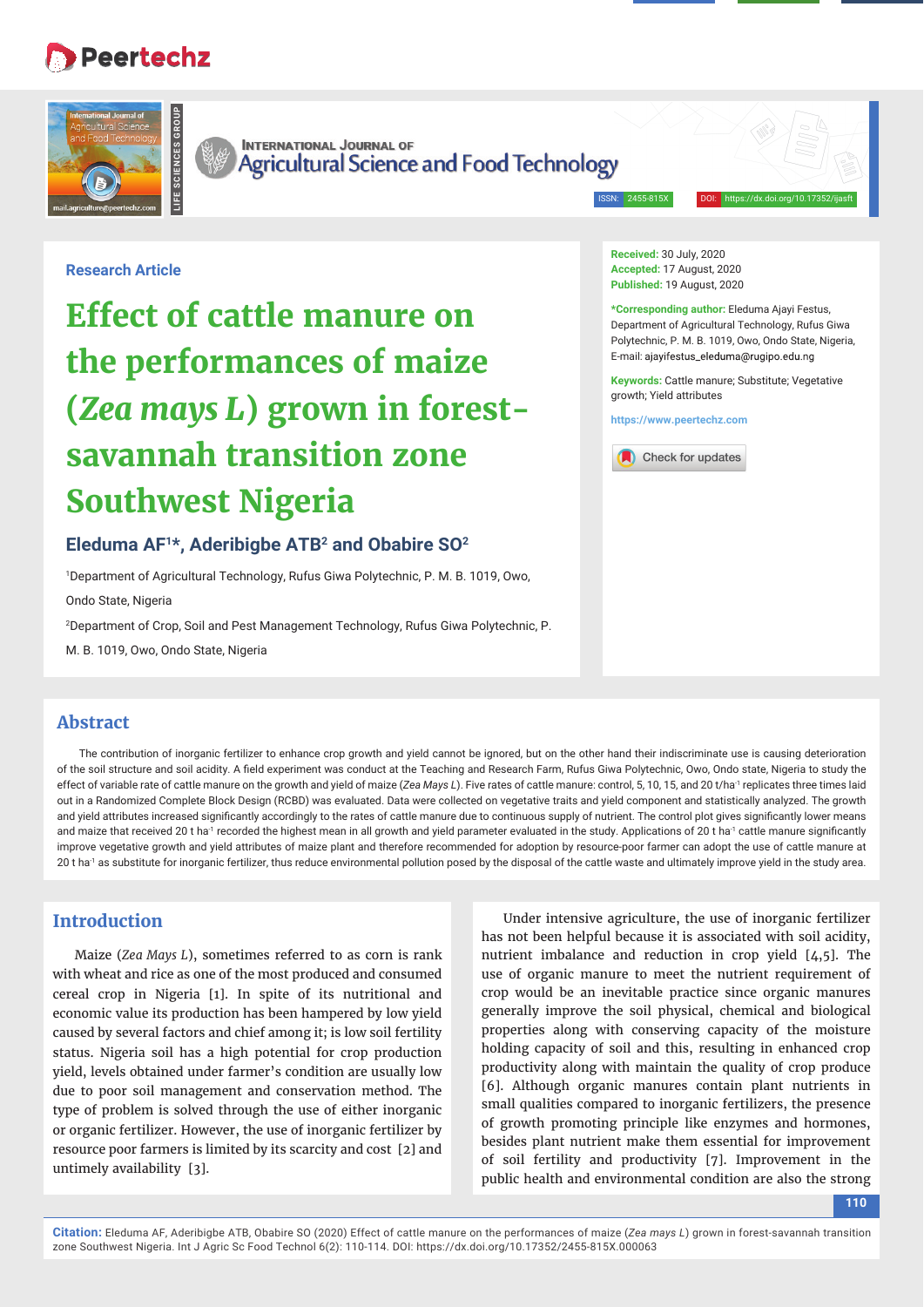reason for advocating the use of organic material [8]. In the present chemical input farming system, natural (use of organic amendment viz. green mature, poultry manure, farmyard manure etc) can be considered to be a solution to many problems for different cropping system in different agroecological zones [9].

With the problem associated with inorganic fertilizers already being viewed, this project work was carried out to evaluate the effect of cattle manure on the growth and yield performances of maize in forest Savanah transition zone south western Nigeria.

## **Materials and methods**

#### **Experimental layout and land preparation**

The field experimental was laid out in a Randomized Complete Block Design (RCBD) replicated three (3) times with five treatments on a  $104m^2$  area of land at the Teaching, Research and Commercial farm, Rufus Giwa Polytechnic, Owo, Ondo state, Nigeria, located on latitude 7° 12´ N, longitude 5° 35´ E within the forest savanna transition zone, south western Nigeria.

The land was occupied by Sida *acuta, Impereta cylnidrica,*  Siamweeds and some other common weeds, the land had been under continuous cultivation for the past four years without application of either inorganic and organic fertilizers. The land was cleared and stumps manually and thereafter ploughed and harrowed mechanically in order to obtain a clean fine tilth soil. The experimental land was divided into 3 blocks of 12m x  $2m$  ( $24$  m<sup>2</sup>) each with a distance of 0.50m between each plots and each plot size was 2m x 2m (4m2) which produced a total number 15 plot. The treatments are:  $T_1$  – 0 t/ha<sup>-1</sup>,  $T_2$  – 5 t/ha<sup>-1</sup>,  $T_{3}$ –10 t/ha<sup>-1</sup>,  $T_{4}$  – 15t/ha<sup>-1</sup> and  $T_{5}$  – 20 t/ha<sup>-1</sup> cattle manure. The cattle manure was applied to the plot 2 week after planting (WAP) using ring method of application after being pulverized.

#### **Crop establishment and management**

Two seeds of improved maize seed downy middle resistance early streak resistance yellow (DMR-ESR-Y) obtained from National Center for Genetic Resource and Biotechnology (NACGRAB) Ibadan, Oyo State, Nigeria was planted per hole at a spacing of 50cm x 50cm at a depth of 3 to 5cm; which was later thinned to one healthy plant per stand. Immediately after planting Atrazine mixed with Paraquat was applied as pre-emergence weed control and when necessary rouging was carried out to eliminate emerging weeds.

#### **Cow manure and soil analysis**

Cattle manure was obtained from the livestock session of the Teaching, Research and Commercial Farm, Rufus Giwa Polytechnic, Owo, Ondo State, Nigeria. The sample was air dried, crushed through a 2mm sieve and subjected to laboratory analysis following standard procedure in order to determine the chemical properties [10]. Prior to the commencement and at the end of the experiment, top soil samples of 20 cm- 30 cm deep were collected randomly from five spots using soil auger from the experimental plot and mixed together to

form a composite sample. It was air dried, sieved with a 2mm mesh-size sieve and taken to the laboratory to determine the soil's physicochemical properties using standard laboratory procedures [11-15].

#### **Data collection and statistical analysis**

Five plants were randomly tagged from two middle rows in each plot for sampling and data collection for vegetative growth and yields assessment. The following data on vegetative growth (number of leaves, leaf area, stem girth and plant height) and yield attributes (number of grains per cobs, cob circumference, grain weight and husk weight) were collected at crop maturity and harvest. Data collected from the experimental field were subjected to analysis of variance (ANOVA) using Statistical Package for Social Science [16]. Significant treatment means were compared using Duncan Multiple Range Test (DMRT) at 5% probability level.

#### **Results**

#### **Physiochemical properties of soil and cattle manure**

The physiochemical properties of the soil (0.30cm depth) at the experimental field before cropping showed that the soil textural classification was sandy loam, slightly acidic in nature with pH value of 5.49 and low in fertility as indicated by the low content of organic carbon, organic matter, total nitrogen, available phosphorus and exchangeable cations (Table 1). Soils with low levels of nutrients need to be boosted with soil amendments input in form of inorganic or organic fertilizer in order to improve them for crop production. The low soil fertility status and its acidic nature are expected to benefit from application of cattle manure (Table 2). Low soil nutrient of the experimental site was probably as a result of: (1) high proportion of sand content of the soil, which implies that basic cations would be leached more easily as texture determines the degree of retention or ease of leaching of basic cations [17]. (2) The low NPK levels observed in the soil can be attributed to continuous cropping and increased land use intensity.

| Table 1: Soil physiochemical properties before planting and at crop maturity. |              |              |               |               |               |  |  |
|-------------------------------------------------------------------------------|--------------|--------------|---------------|---------------|---------------|--|--|
| <b>Constituents</b>                                                           | pre-cropping |              | post-cropping |               |               |  |  |
|                                                                               |              | $5t/ha^{-1}$ | $10t/ha^{-1}$ | $15t/ha^{-1}$ | $20t/ha^{-1}$ |  |  |
| <b>Chemical</b>                                                               |              |              |               |               |               |  |  |
| pH (H <sub>2</sub> O)                                                         | 5.49         | 5.64         | 5.58          | 5.76          | 5.87          |  |  |
| Organic carbon (%)                                                            | 0.54         | 0.82         | 1.43          | 2.09          | 3.11          |  |  |
| Total Nitrogen (%)                                                            | 0.08         | 0.12         | 0.22          | 0.28          | 0.26          |  |  |
| Available P (mg/<br>kg)                                                       | 9.18         | 4.91         | 3.82          | 4.32          | 4.81          |  |  |
| $Na$ (cmol/kg $^{-1}$ )                                                       | 0.93         | 0.38         | 0.7           | 0.77          | 0.73          |  |  |
| $Ca$ (cmol/kg $^{-1}$ )                                                       | 0.42         | 1.1          | 1.53          | 1.81          | 1.83          |  |  |
| $K$ (cmol/kg <sup>-1</sup> )                                                  | 0.96         | 0.24         | 0.18          | 0.23          | 0.27          |  |  |
| $Mg$ (cmol/kg $^{-1}$ )                                                       | 0.2          | 0.5          | 1.04          | 2.64          | 2.97          |  |  |
| Physical                                                                      |              |              |               |               |               |  |  |
| Sand %                                                                        | 47           | 64.8         | 70.5          | 72.4          | 71.9          |  |  |
| Silt%                                                                         | 44           | 8            | 15.7          | 15            | 12.4          |  |  |
| Clay %                                                                        | 9            | 27.2         | 13.8          | 12.6          | 15.7          |  |  |
| <b>Textural class</b>                                                         | Sand loam    | Sandy loam   |               |               |               |  |  |
|                                                                               |              |              |               |               | 111           |  |  |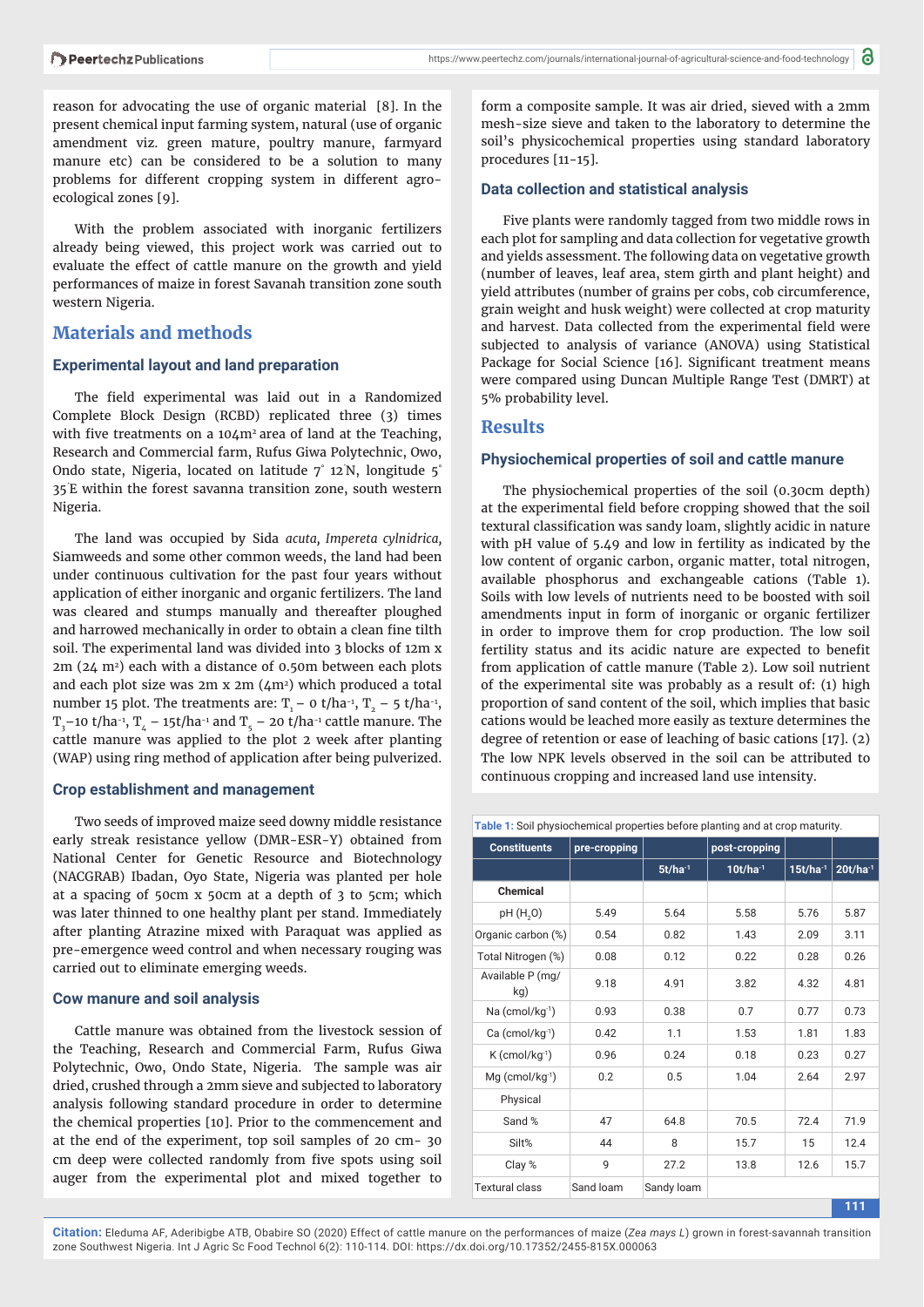At crop maturity, application of different rate of cattle manure slightly increased the soil pH value and total nitrogen ranges from 5.58 to 5.87 and 0.12-0.28 respectively. Percentage organic carbon, Ca and Mg was significantly increased in soil amended with cattle manure compared with control plot and the highest recorded from plots supplied with 20t/ha<sup>-1</sup>, while available P, Na and K was drastically and slightly decreased across the different level of application respectively (Table 1). The marginal increase observed in the soil pH level indicates the buffering capacity of the cattle manure in reducing soil acidity. This finding however did not agree with the findings of Adekiya and Agbede [18], Sanni [19], who observed that soil pH tended to reduce with a rise in the amount of poultry and cow manure application, suggesting that poultry and cow manure led to increased acidity in the soil.

The increases in soil organic carbon, Ca and Mg observed at crop maturity from plots incorporated with varying level of cattle manure might be as a result of the slow rate in which their nutrients are released into the soil [20] or might be due to the increased in the amount of nitrogen present in the various rates of manure applied which improved microbial activity that led to enhanced production and mineralization of organic matter from natural (native) source in soil [19]. The higher organic carbon content in the plot treated with cattle manure relative to other treatment plots agreed with findings of Esawy, et al. [20] on the increase in organic matter as a result of addition of rice straw compost. While the low P, K level and marginal increase of K observed at crop maturity might be as a result of NPP uptake for the growth and development of the plant.

### **Effect of Cattle Manure on mean Vegetative Growth parameters of Maize**

The response of maize to the varying levels of cattle manure on the vegetative growth (plant height, number of leaves, leaves area and stem girth) is presented in Table 3. The response of plant in terms of vegetative growth followed the same trend whereby the lowest values were recorded for control plants and higher values for fertilized plants in line with the amount of manure applied i.e. the higher the amount of manure applied the greater the mean value of the vegetative growth parameters. This result suggests that nutrient availability, especially NPK, determines plant vegetative growth and development [22]. The consistent poor performance of control plots (non-fertilized) and those with low level of manure revealed that when nutrients are available in adequate amounts, plant tends to grow at their optimum potential. These improvements in growth parameters with increase in rates of cattle manure applied agree with the findings of Fawuzi [23]; Uzo [24] and Aminifard, et al. [25].

Leaf area index (LAI) is a crucial growth index determining the capacity of plant to trap solar energy for photosynthesis and has marked effect on growth and yield of plant. The influence of cattle manure on leaf area remained significant under different application levels; maximum leaf area index (403.04) was recorded at 20 t/ha<sup>-1</sup> which was statistically higher than 15  $t/ha^{-1}$  (381.13), 10  $t/ha^{-1}$  (379.91), 5  $t/ha^{-1}$  (378.07) and 0  $t/ha^{-1}$ (313.62). However, non-significant effect was observed among the treatments with plants amended with 10  $t/ha^{-1}$  (379.91)

**Table 2:** Chemical analysis of cattle manure used.

| value |
|-------|
| 5.48  |
| 2.47  |
| 4.26  |
| 1.09  |
| 23.04 |
| 1.05  |
| 3.48  |
| 1     |
| 0.5   |
|       |

a

**Table 3:** Effect of Cattle Manure on mean Vegetative Growth parameters of Maize.

| <b>Treatments</b>                                                                | Plant height (cm)    | Number of<br>leaves | Leaves area (cm <sup>2</sup> ) | Stem girth<br>(cm) |  |  |
|----------------------------------------------------------------------------------|----------------------|---------------------|--------------------------------|--------------------|--|--|
| Control                                                                          | 102.25 <sup>cd</sup> | 13.07 <sup>d</sup>  | 313.62 <sup>d</sup>            | 22.13 <sup>b</sup> |  |  |
| $5$ tha $^{-1}$                                                                  | $103.15^{\circ}$     | 13.18c              | 378.07°                        | 22.94 <sup>b</sup> |  |  |
| $10$ tha <sup>-1</sup>                                                           | 114.69 <sup>b</sup>  | 13.42 <sup>b</sup>  | 379.91 <sup>c</sup>            | 22.94 <sup>b</sup> |  |  |
| $15$ tha <sup>-1</sup>                                                           | 118.15 <sup>ab</sup> | $13.93^{ab}$        | 381.136 <sup>b</sup>           | 23.43 <sup>b</sup> |  |  |
| $20$ tha <sup>-1</sup>                                                           | 119.03 <sup>a</sup>  | 14.27a              | 403.04 <sup>a</sup>            | $24.35^{\circ}$    |  |  |
| LSD(0.05)                                                                        | 0.81                 | 0.06                | 0.31                           | 0.86               |  |  |
| Maan fallowed by the same letter (a) in a solvmn are not significantly different |                      |                     |                                |                    |  |  |

Mean followed by the same letter (s) in a column are not significantly different according to multiple comparison, LSD p< 0.05.

and  $5 \frac{t}{ha^{-1}}$  (378.07) cattle manure. Nitrogen (N) is one of the main plant nutrients affecting plant growth and yield [26] and leaf area increase with increase in N level [27]. Increased leaf area in soil amended with organic fertilizer could probably be attributed to N availability which promoted leaf area during vegetative development and also helped to maintain functional leaf area during the growth period [28].

Stem diameter was significantly ( $p < 0.05$ ) influenced by varying level of cattle manure application. Application of 20 t/ ha<sup>-1</sup> cattle manure gave the highest response in respect, which was followed by application of 20 t/ha<sup>-1</sup>, while the control treatment gave the least plant diameter. Mean treatment value obtained from plant amended with  $15$ ,  $10$ ,  $5$  t/ha<sup>-1</sup> and controls were similar and in comparison were not significantly different. Organic manures have been said to improve soil fertility by activating soil microbial biomass, which in turn leads to development in corps [29] and this may have been responsible for the observed increase in stem diameter resulting from nutrient application. Plant diameter would have positive implication on lodging, particularly during fruiting; the thicker the stem, the less likely the plant would lodge as a result of fruit carriage or other lodge inducing factors, such as wind.

Plants provided with 20 t/ha<sup>-1</sup> cattle manure were significantly ( $p$ <0.05) taller than the other levels of manure and control plants. The steady increase in height of maize plants with increase in rate of cattle manure suggests that quantity of manure applied affects nutrients availability for uptake by plants which promoted vigorous plant growth through efficient photosynthesis [30-32].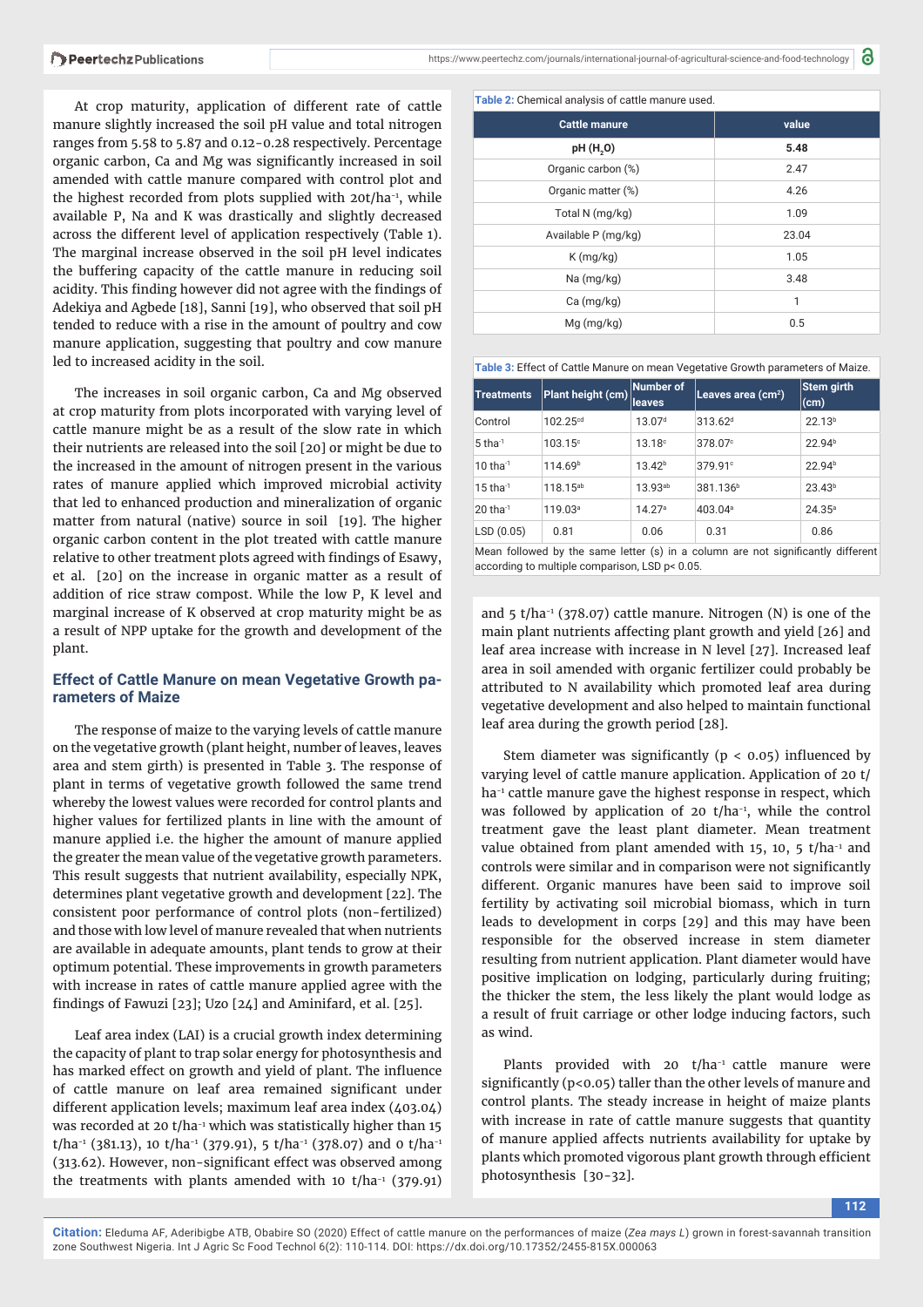The highest number of plant leaves in the present study was recorded in plants amended with 20 tha<sup>-1</sup> of organic fertilizer which was significantly ( $p$ <0.05) higher than the control and other plants amended with other rates. The application of cattle manure to the soil at varying levels may have improved soil fertility and soil structure, increased soil organic matter and enhanced microbial activity [33] and the nutrients released from manure thus support and enhanced rapid root development [34], which might have enhanced leaf growth.

## **Effect of cattle manure application on mean yield attributes of maize**

A non-significant treatment effect was revealed from mean value showed in Table 4 for number of harvested cob per plant, cob diameter and husk weight. However maize plants amended with 20 t ha<sup>-1</sup> had superior treatment mean numbers which decreased with each decrease in level of cattle manure applied. Meanwhile, the treatment mean obtained for number of grains per cobs, cob length and grain weight increased accordingly to the increase in the cattle manure application rates; with  $20$  t ha<sup>-1</sup> having the highest mean value which was significant different from mean value obtained from other application rates and control plots recorded the lowest mean treatment value. But cattle manure applied at the rates of 10 and  $5$  t ha<sup>-1</sup> did not differ significantly compared to control treatment. The highest number of grains, cob length, grain weight and husk weight obtained from 20 t ha<sup>-1</sup> was as a result of higher nutrient base supplied by the rate when compared with other rates where there was reduction with decrease in rate of cattle manure applied. The higher yield attributes obtained from the application of higher rates of cattle manure is in accordance with the studies of Devi, et al. [35]; Ogar and Asiegbu [36]; Aujla, et al. [37], Aminifard, et al. [25], where higher rates of nutrients increased the average crop weight and volume. This might be attributed to the stimulating effect of cattle manure 480 that supplies plant with nutrients required for better yield [38].

The application of increasing levels of cattle manure increased the maize growth, which might have been due to the balance availability of nutrients to the plants that resulted in a favourable soil environment. These favourable conditions increased the nutrient availability and water holding capacity of the soil resulting in enhanced growth and yield [39,40].

| Table 4: Effect of cattle manure application on mean yield attributes of maize. |  |  |  |  |  |  |  |
|---------------------------------------------------------------------------------|--|--|--|--|--|--|--|
|---------------------------------------------------------------------------------|--|--|--|--|--|--|--|

| <b>Treatments</b>                                                                | No of<br><b>Cobs</b> | No of Grains/<br>Cob | Cob<br>Length<br>(cm) | Cob<br>Diameter(cm) | <b>Grain</b><br>Weight<br>(Kg) | <b>Husk</b><br>Weight<br>(Kg) |  |
|----------------------------------------------------------------------------------|----------------------|----------------------|-----------------------|---------------------|--------------------------------|-------------------------------|--|
| Control                                                                          | 5.33 <sup>a</sup>    | 400.12de             | 15.05c                | 3.49 <sup>c</sup>   | 1.13 <sup>c</sup>              | 0.11 <sup>a</sup>             |  |
| $5$ tha $^{-1}$                                                                  | 5.33a                | 439.67 <sup>d</sup>  | 15.43c                | 3.77c               | 1.24c                          | 0.16 <sup>a</sup>             |  |
| $10$ tha $^{-1}$                                                                 | 5.67 <sup>a</sup>    | 447.40 <sup>c</sup>  | 15.69°                | 3.66c               | 1.54c                          | $0.15^{\circ}$                |  |
| $15$ tha $^{-1}$                                                                 | 5.67a                | 473.49 <sup>b</sup>  | 16.61 <sup>b</sup>    | 3.94c               | 1.70 <sup>b</sup>              | 0.20 <sup>a</sup>             |  |
| $20$ tha $^{-1}$                                                                 | 6.07a                | 516.83 <sup>a</sup>  | $17.38^{a}$           | 4.18 <sup>c</sup>   | 2.04 <sup>a</sup>              | 0.21 <sup>a</sup>             |  |
| LSD (0.05)                                                                       | 0.89                 | 0.41                 | 0.41                  | 0.63                | 0.39                           | 0.81                          |  |
| Moon followed by the same letter (a) in a solumn are not eignificantly different |                      |                      |                       |                     |                                |                               |  |

an followed by the same letter (s) in a column are not significantly different according to multiple comparison, LSD p< 0.05.

## **Conclusion**

The study clearly indicated that cattle manure significantly improved the performances of maize and soil fertility proportional with the increased in the rates with 20 t/ha-1 rate giving the best performances. Therefore, it is recommended that resource-poor farmers in the study area should utilize cattle manure at the rate of 20 t ha<sup>-1</sup> for sustainable cultivation and optimum yield of maize in the study area as the manure contribute to the improvement of the low fertility status of the soil.

## **References**

- 1. Vadya K (1986) Amaranthus: The grain of the future. Indian Farmer Digest 7: 5-8.
- 2. Akanbi NB, Adediran JA, Togun AU, Sobulo RA (2001) Effect of organic based fertilizer on growth yield and storage of Tomato. Biosci Res Communication 20: 10-16.
- 3. Adedoyin SF (1995) An assessment of the linkage in delivery of technologies on rehabilitation and management of soil: A paper presented at 3<sup>rd</sup> All Africa soil science conference, university of Ibadan 19-26.
- 4. Kang BT, Juo ASR (1980) Management of low activity clay soil in tropical Africa for crops production 129-133. In : Terry ER, KA Oduro and Scaveness(eds).
- 5. Obi ME, Ebo PO (1995) The effects of organic and inorganic amendments on soil physical properties and maize production in a severely degraded sandy soil in southern Nigeria. Bioresource Technology 51: 117-123. **Link:** https://bit.ly/3iNBK0O
- 6. Malieswarappa HP, Nansappa HV, Hedge MR, Balu SR (1999) Influence of planting material, plant population and organic manure on yield of East India Galangal and on soil physiochemical and biological properties.
- 7. Bhuma M (2001) Studies on impact of humic acid on sustenance of soil fertility and productivity of green grain. Msc (ag) Thesis, TNAU, Cenbatore. **Link:**
- 8. AbouelMadg MN, El- Bassiong M, Faziour ZF (2006) Effect of organic manure with or without chemical fertilizer on growth and quality of some variety of Bioccoli plant. Journal of Applied Science Research 2: 791-798. **Link:** https://bit.ly/34e6uUE
- 9. Sharma AR, Militra BN (1991) Effect of different rates of application of organic and nitrogen fertilizers in a rice-based cropping system. Journal of Agricultural Science (Cambridge) 117: 313-318. **Link:** https://bit.ly/329Bm62
- 10. IITA (1989) International Institute of Tropical Agriculture. Automated and semi-automated methods for soil and plant analysis. Manual series 7.
- 11. Olsen SR, Cole CV, Watanabe FS, Dean L (1954) Estimation of available phosphorus in soils by extraction with sodium bicarbonate, U. S. Dept Agron Cire 939. **Link:** https://bit.ly/320sIXA
- 12. Jackson ML (1973) Soil Chemical Analysis. Second edition. Prentice Hall of India Pvt. Ltd., New Delhi, 498. **Link:** https://bit.ly/3g8NaKT
- 13. Page AL, Miller RH, Kuny DR (1982) Methods of Soil Analysis. Part 2. 2nd ed., pp 403-430. American Soc. Agron., Inc., Soil Sci. Soc. American Inc. Madison, Wisconsin.
- 14. Dirk AT, Hargarty M (eds.) (1984) Soil and plant analysis. Guide for Agricultural Laboratory Directors and Technologist in Tropical Region 147.
- 15. Okalebo JR, Gathua KW, Woomer PL (2002) Laboratory Methods of Soil and Water Analysis: A Working Manual (2nd edn.) Nairobi, Kenya. SACRED Africa 128. **Link:** https://bit.ly/2EcC7TI

**113**